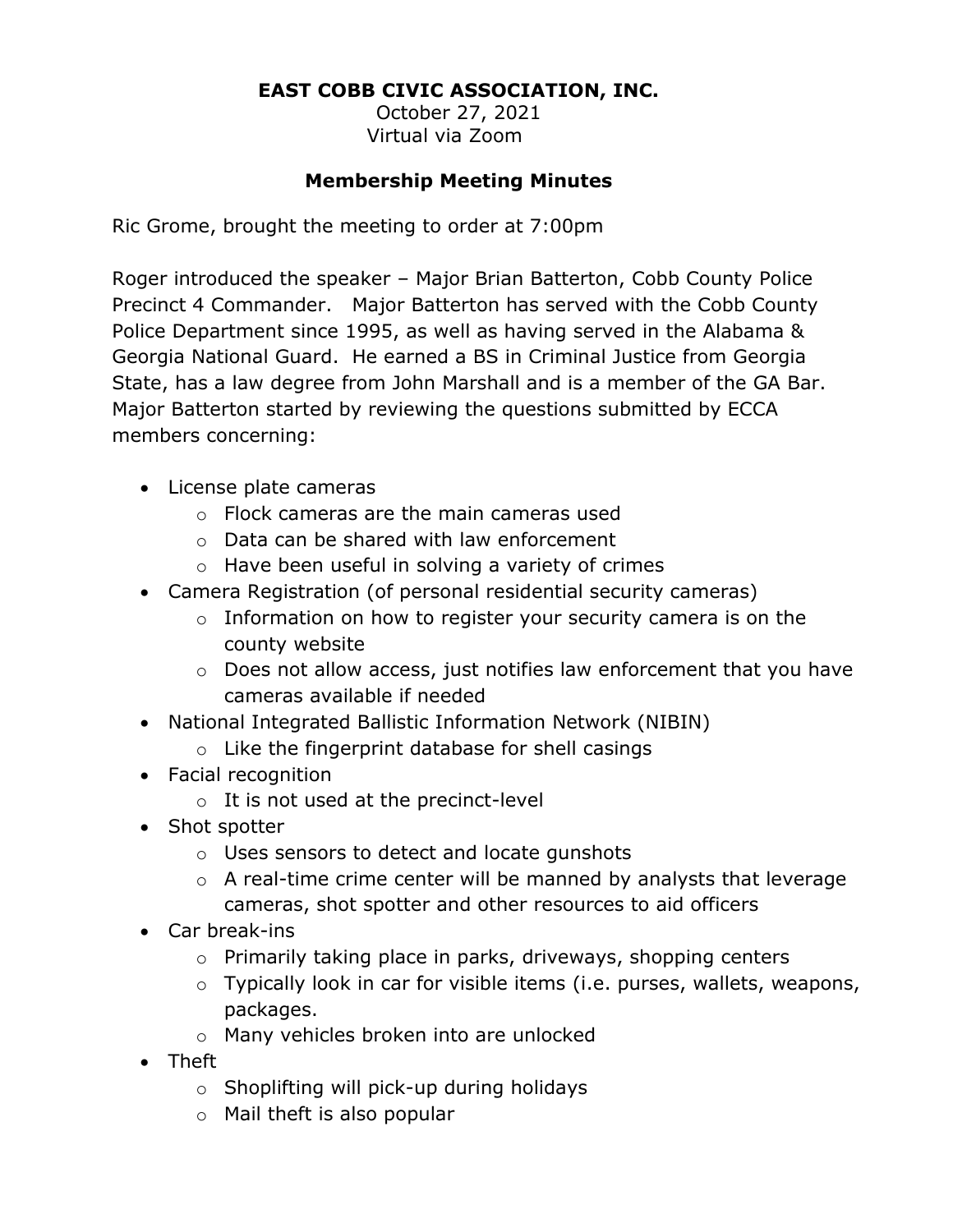- Street racing
	- o Mostly blocking streets
	- o Can be violent
- Staffing issues
	- $\circ$  18 officers transferred to special units over the past few years
	- o Many officers have left because of the negative press three left in September
- Gang activity
	- o Mostly from other counties coming into East Cobb
	- o Car theft is typical activity found in Cobb County
- Security recommendations
	- o Cameras/Alarm
	- o Dog
	- o Weapon (gun, as long as it is safely secured)

## **Minutes – Ric Grome**

September meeting minutes were approved

### **Financial Status – Marvin Shams**

We have 96 members that includes 35 individual members. The final payment was made on the updated website and we have positive cash flow \$1,500 YTD.

### **Adopt-A-Mile – Helga Hong**

The event was rained out. We will start again in January.

### **Communications – Jill Flamm**

The new website is up and is easier to use with enhanced viewing on a mobile phone. Jill requested any questions or requests be sent to Ric for compilation and forwarding.

### **Election Committee – Kris Killough**

We have a slate of nine. The ballots will be printed and sent to the members soon. Kris asked if anyone is interested in participating in the board to reach out to him or Ric.

### **Public Safety Appreciation –Kelly Ryan**

We have honored two fire stations and the next one is scheduled for Fire Station 3 Terrell Mill in November. Kelly shared that the events are very much appreciated by the stations.